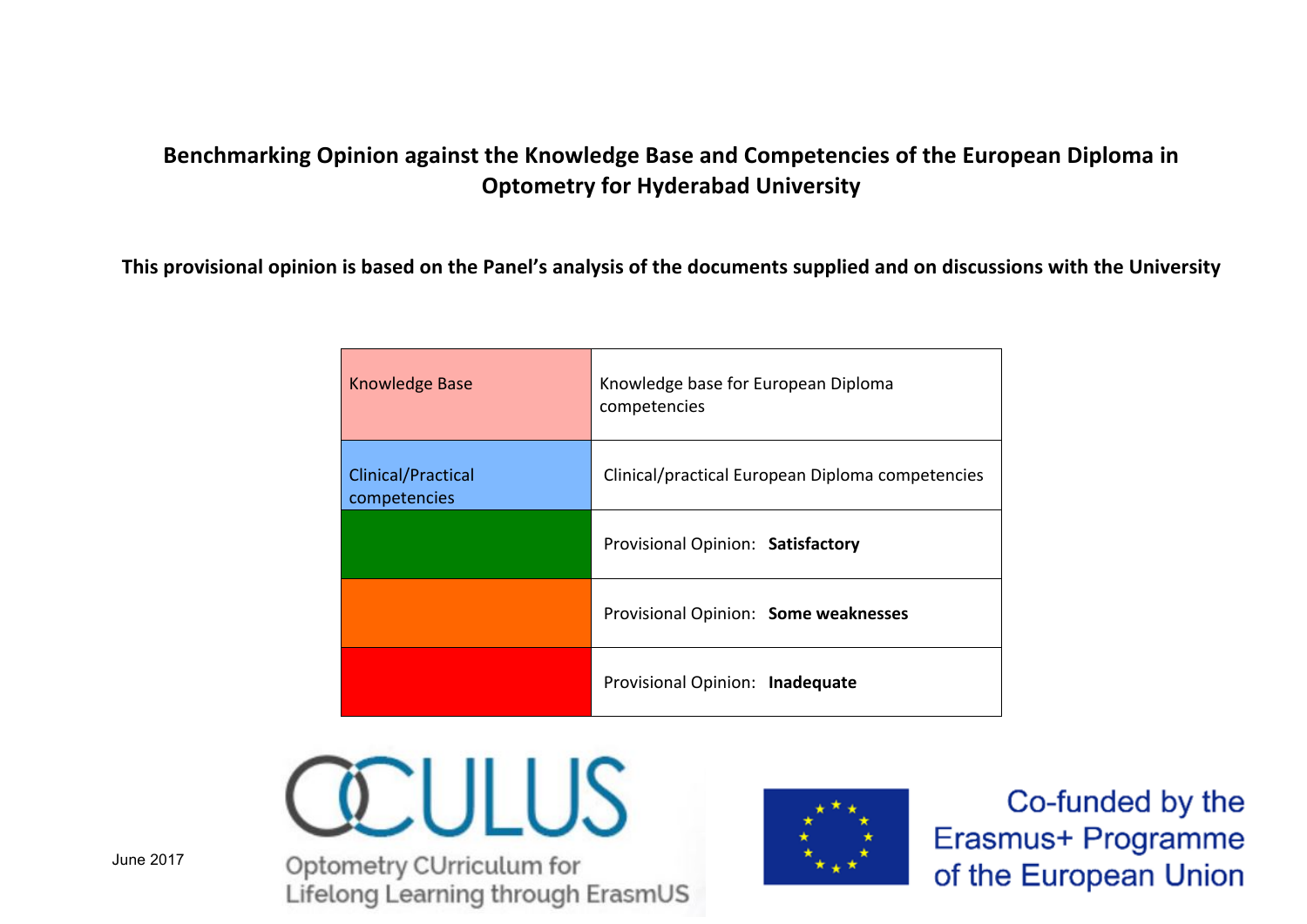## PART A: Optical Technology

| European        | Self-Assessment Document              | Provisional |                                                |
|-----------------|---------------------------------------|-------------|------------------------------------------------|
| Diploma         |                                       | Opinion     |                                                |
|                 | <b>Competency Areas</b>               |             |                                                |
| Examination     |                                       |             |                                                |
| <b>Sections</b> |                                       |             |                                                |
| Part A          | <b>Subject 1: Geometrical Optics</b>  |             |                                                |
|                 |                                       |             |                                                |
| Optics          |                                       |             |                                                |
| Optical         | <b>Subject 2: Physical Optics</b>     |             |                                                |
| Technology      |                                       |             |                                                |
|                 |                                       |             |                                                |
|                 | <b>Subject 3: Visual Optics</b>       |             |                                                |
|                 |                                       |             |                                                |
|                 |                                       |             |                                                |
|                 | <b>Subject 5: Optical Appliances</b>  |             |                                                |
|                 |                                       |             |                                                |
|                 |                                       |             |                                                |
|                 | <b>Subject 6: Occupational Optics</b> |             |                                                |
|                 |                                       |             |                                                |
|                 |                                       |             |                                                |
|                 | Subject 5: Optical appliances         |             | No evidence of when and where this takes place |
|                 |                                       |             |                                                |
|                 | <b>Subject 6: Occupational Optics</b> |             | No evidence of when and where this takes place |
|                 |                                       |             |                                                |
|                 |                                       |             |                                                |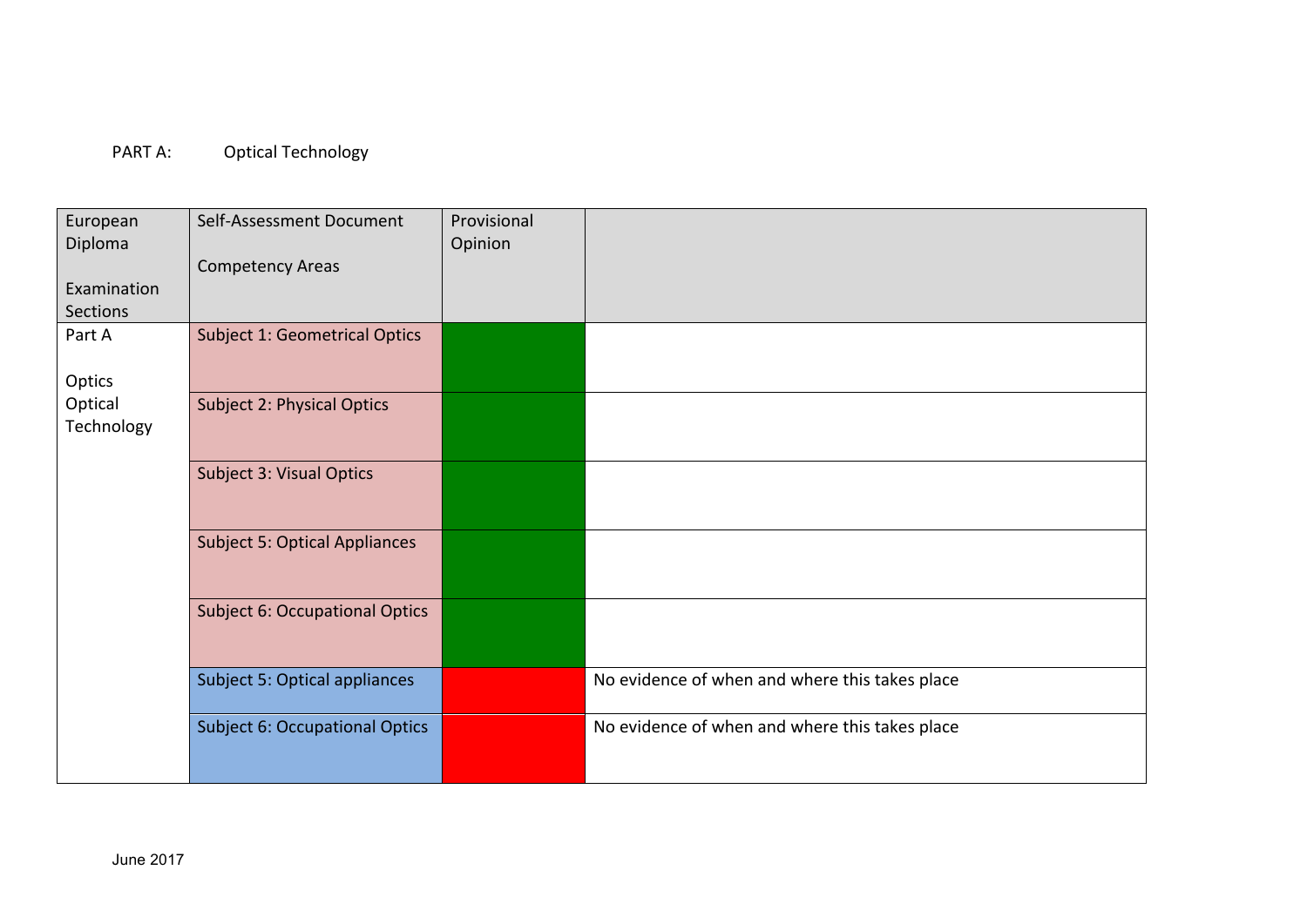## PART B: Management of Visual Problems

| European Diploma                                               | Self-Assessment Document                                   | Provisional<br>Opinion |                                                      |
|----------------------------------------------------------------|------------------------------------------------------------|------------------------|------------------------------------------------------|
| Examination<br>Sections                                        | <b>Competency Areas</b>                                    |                        |                                                      |
|                                                                | Subject 4: Visual Perception                               |                        |                                                      |
| Part B<br>Refraction                                           |                                                            |                        |                                                      |
| <b>Binocular Vision</b><br>Contact lenses<br>Visual Perception | Subject 7: Vision and Ageing                               |                        |                                                      |
|                                                                | Subject 8: Refraction                                      |                        | The theoretical aspects require a written assessment |
|                                                                | Subject 9: Low Vision                                      |                        |                                                      |
|                                                                | Subject 10: Ocular Motility and<br><b>Binocular Vision</b> |                        |                                                      |
|                                                                | Subject 11: Contact Lenses                                 |                        |                                                      |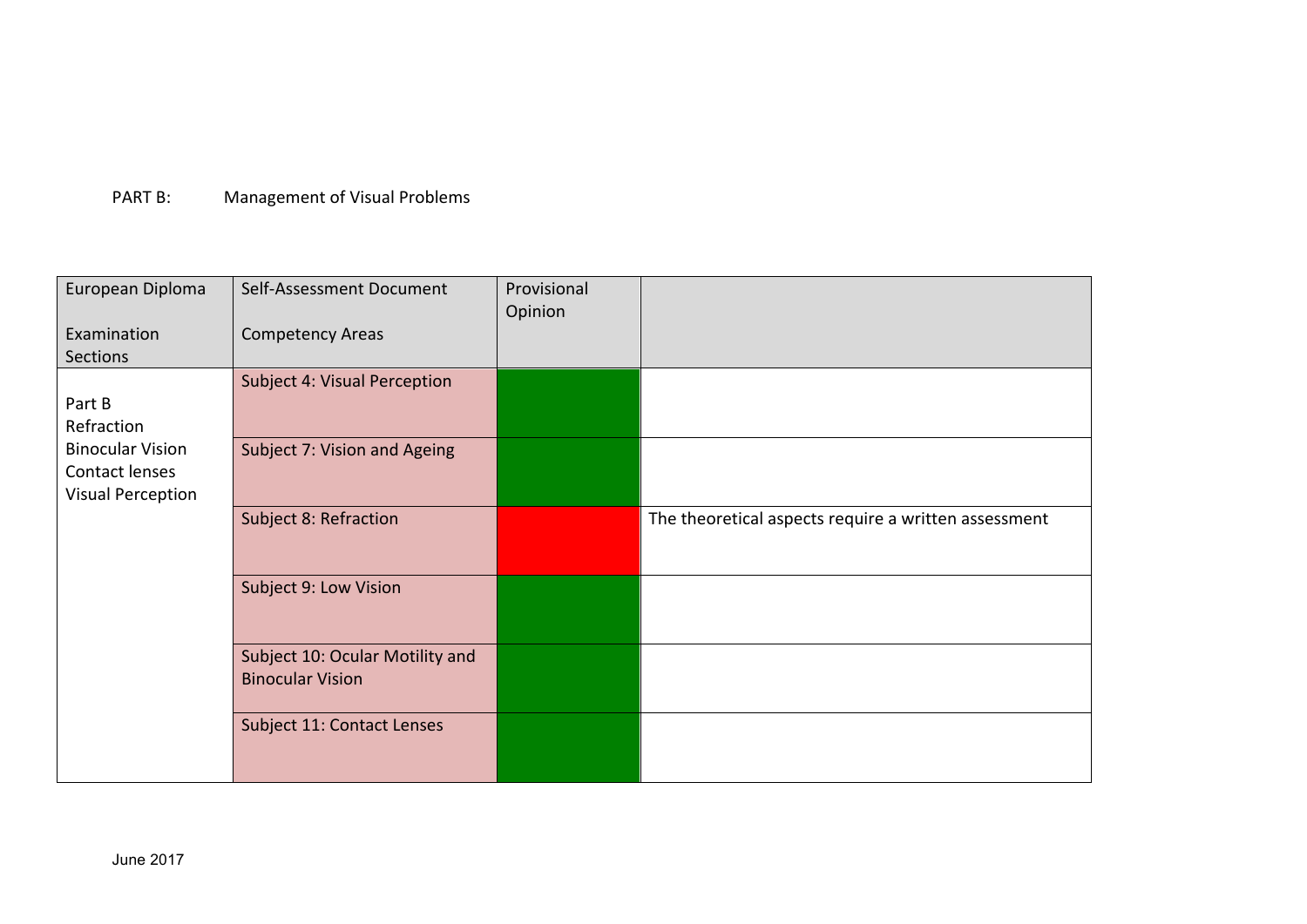| Subject 12: Investigative<br><b>Techniques</b>             | The theoretical aspects require a written assessment                                                                                          |
|------------------------------------------------------------|-----------------------------------------------------------------------------------------------------------------------------------------------|
| Subject 13: Paediatric<br>Optometry                        |                                                                                                                                               |
| Subject 14: Refractive Surgery                             | How are the theoretical aspects assessed?                                                                                                     |
| Subject 8: Refraction                                      | What training and supervision do the assessing<br>optometrists have? What is recorded in the log book and<br>what are the assessment criteria |
| Subject 9: Low Vision                                      | This is a competency, more detail is needed about<br>assessment                                                                               |
| Subject 10: Ocular Motility and<br><b>Binocular Vision</b> | As for subject 9                                                                                                                              |
| Subject 11: Contact Lenses                                 | As for subject 9                                                                                                                              |
| Subject 12: Investigative<br><b>Techniques</b>             | As for subject 9                                                                                                                              |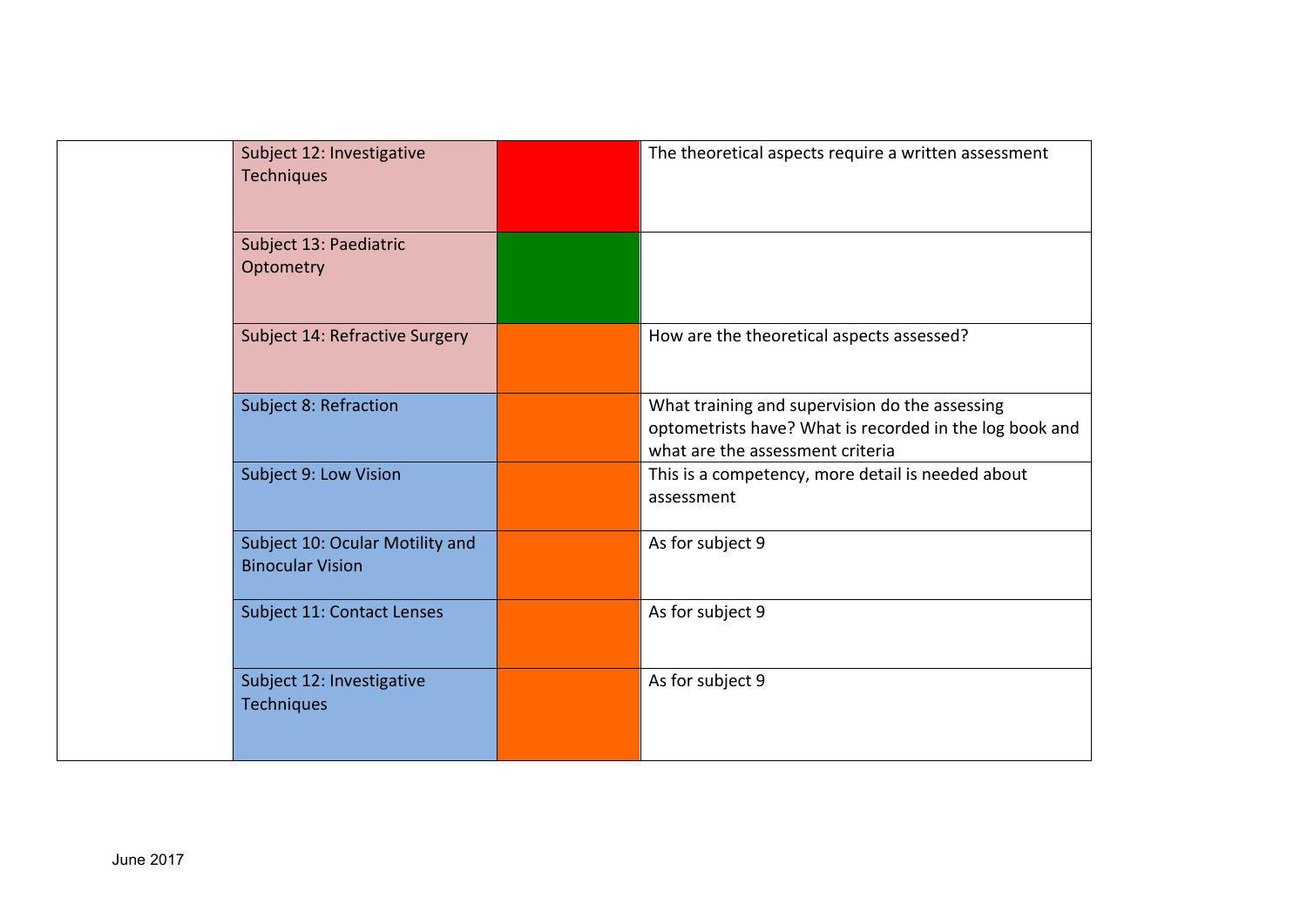| Subject 13: Paediatric<br>Optometry | As for subject 9 |
|-------------------------------------|------------------|
|                                     |                  |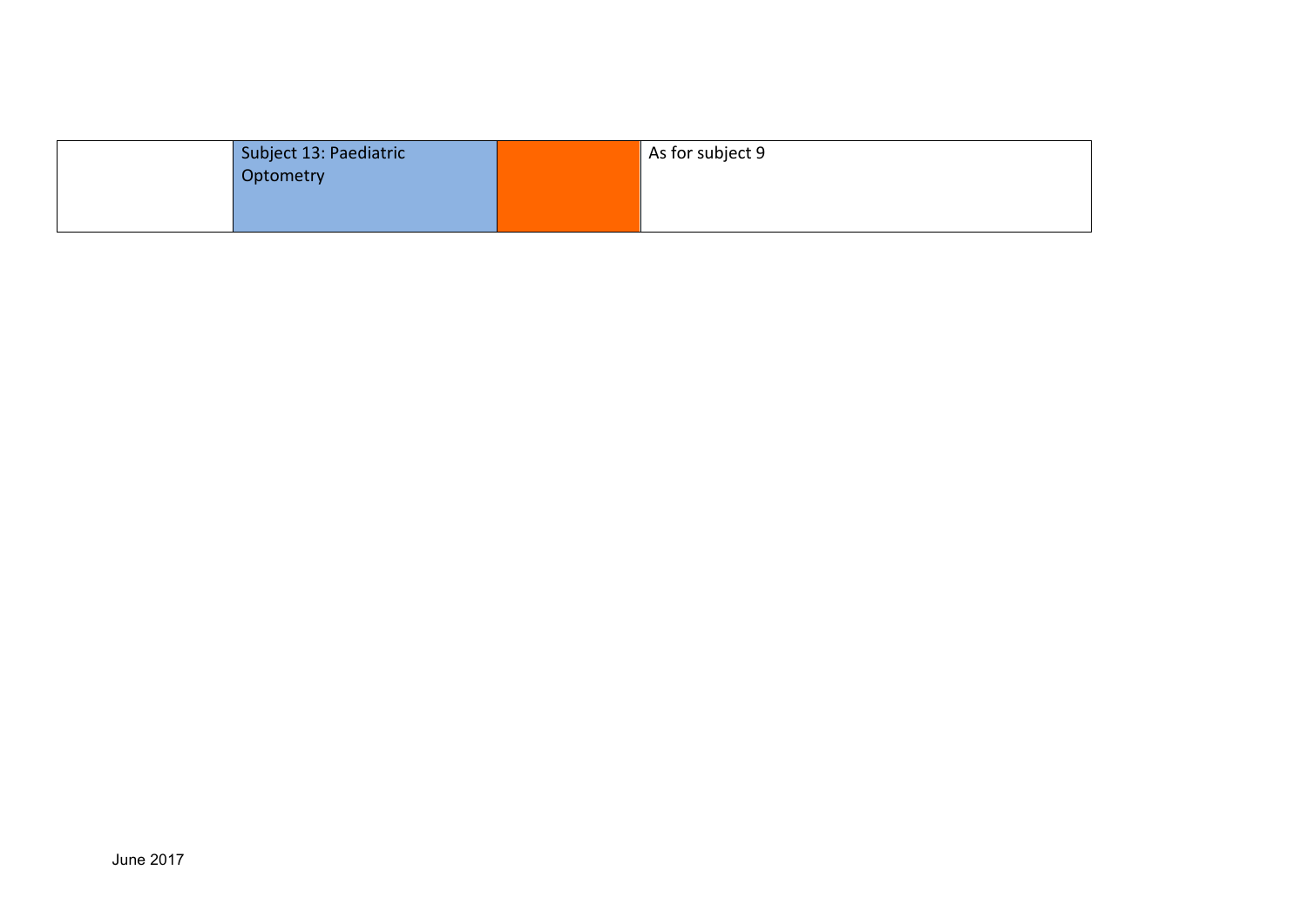## C: General Health and Ocular Anatomy

| European Diploma            | Self-Assessment Document                                         | Provisional |                                                                                                                                              |
|-----------------------------|------------------------------------------------------------------|-------------|----------------------------------------------------------------------------------------------------------------------------------------------|
| <b>Examination Sections</b> | <b>Competency Areas</b>                                          | Opinion     |                                                                                                                                              |
| Part C                      | Subject 12: Investigative                                        |             | This is knowledge based, there is no theoretical                                                                                             |
| 1.Biology                   | <b>Techniques</b>                                                |             | examination                                                                                                                                  |
| 2. Ocular Biology           | Subject 15: Anatomy and                                          |             |                                                                                                                                              |
| 3. Ocular Abnormality       | <b>Histology</b>                                                 |             |                                                                                                                                              |
|                             | Subject 16: Neuroscience                                         |             | Not completed                                                                                                                                |
|                             | Subject 17: General                                              |             |                                                                                                                                              |
|                             | Physiology and Biochemistry                                      |             |                                                                                                                                              |
|                             | Subject 18: Microbiology and<br>Immunology                       |             |                                                                                                                                              |
|                             | Subject 19: General<br>Pharmacology                              |             | The scope and balance of general pharmacology and<br>ocular pharmacology and the use of diagnostic and other<br>drugs in optometric practice |
|                             | Subject 20: Pathology and<br>General<br><b>Medical disorders</b> |             |                                                                                                                                              |